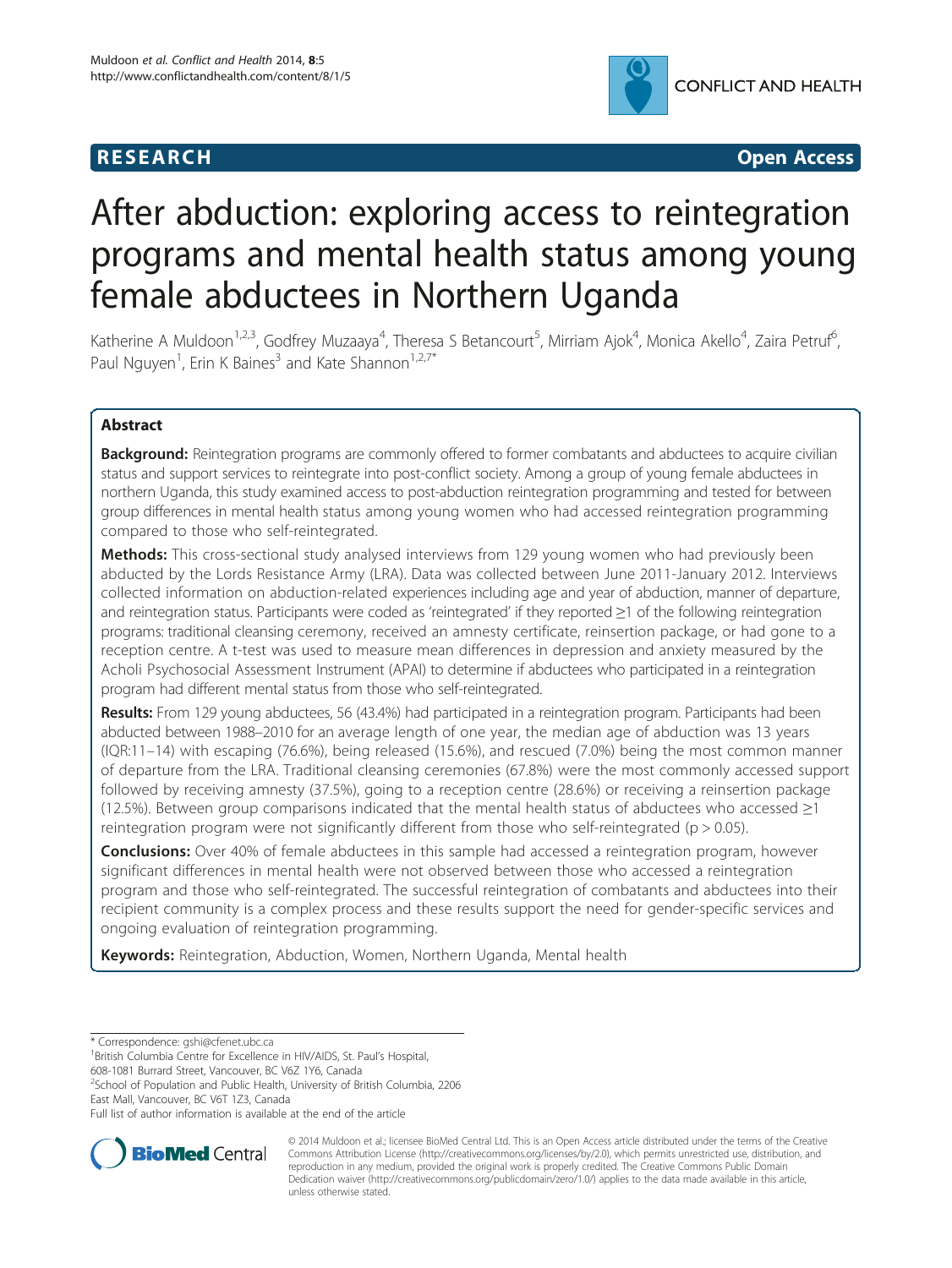# Introduction

Disarmament, Demobilization and Reintegration (DDR) is an applied strategy generally employed by all UN Peacekeeping Operations and is designed to provide amnesties and benefit or reinsertion packages to those that have been involved in mass atrocities as leverage to sign a peace agreement and disarm [[1](#page-7-0)]. Disarmament (i.e. physical removal of weapons and munitions) and demobilization (i.e. disbanding of armed groups) are well defined and occur relatively immediately in peace processes [[1](#page-7-0)]. Disarmament and demobilization are commonly implemented by national governments and multilateral agencies with the goal to foster conditions for sustainable investment, good governance and ultimately provide stability for transitional justice mechanisms to operate [[2](#page-7-0)].

Reintegration is the process where former combatants and abductees acquire civilian status and support services to reintegrate into post-conflict society [\[3\]](#page-7-0). It is a complex and open-ended process between the combatants, abductees and the recipient community that cannot be imposed or centralized. As quoted by De Vries (2011) 'one cannot 'programme' people into accepting one another after years of violence conflict' [[4\]](#page-7-0). The objectives of reintegration programs are generally to provide support and opportunities to live 'normal' lives, become a functional member of society, resume education, gain skills training, and reduce trauma, including anxiety and depression [[1](#page-7-0)]. Participation in armed groups is associated with exposure to extreme violence, and research has shown a higher frequency of trauma exposure and mental illness among abductees compared to their nonabducted peers living through the same conflict [[5](#page-7-0)], however, the specific kinds of mental illness experienced remain an important area for further exploration. Reintegration of combatants and abductees is an essential component for establishing long-term stability for fragile states affected by conflict.

Abduction or forced conscription of children has been documented in armed conflicts in Angola, Burundi, Democratic Republic of Congo, Mozambique, Rwanda, Somalia, Sudan, Sierra Leone and Uganda [\[6\]](#page-7-0). In many contemporary African wars, girls and women participate in armed forces, however the majority of ex-combatants are male, and this has led to programs designed predominantly by men for men. Fewer women and girls go through the official UN processes of DDR and continue to face substantial challenges in their physical and psycho-social recovery, including social ostracization, trauma, depression and anxiety [\[7](#page-7-0),[8\]](#page-7-0). Although gender differences are increasingly acknowledged in conflictaffected settings, in many studies the experiences of women and girls are often combined with those of men and boys subsequently limiting inference to female populations. Against this backdrop, young women in general and particularly young abductees continue to face large gender disparities in economic opportunities, access to education, including high rates of female illiteracy [[9](#page-7-0)], all conditions that inhibit successful reintegration. The latest edition of the UN DDR guidelines have specifically called attention to the need for research to further understand and support the needs of women and girls affected by war [[10\]](#page-7-0). The inclusion of gender analyses is an important component of designing successful DDR programs, particularly to support the reintegration phase that takes the most time and is set against the backdrop of the gender inequities that often exist in the pre and post-conflict society [[7,11](#page-7-0)].

# Northern Uganda

DDR programs have featured prominently in the conflictaffected landscape of northern Uganda. The conflict between the Lord's Resistance Army (LRA) and the Governments' Ugandan Peoples Defense Forces (UPDF) lasted over two decades where it is estimated that between 25,000 and 60,000 youth between the ages of 13 and 30 were abducted into the Lords Resistance Army (LRA) over the course of the war [\[12\]](#page-7-0). Different documents report increased frequency of abduction into the LRA corresponding to historical events during the war including the two government-led military offensives, Operation North (1991) and Operation Iron Fist (2002), and a high profile event in the town of Atiak in 1995, where the LRA massacred over 300 civilian men and boys [\[13](#page-8-0)] and abducted hundreds of girls from schools in the surrounding area [[14](#page-8-0)]. The frequency of children abducted over the course of the war was documented by Amnesty International and Human Rights Watch [[15,16\]](#page-8-0), however few other studies have investigated the frequency of abduction among their samples and how they correspond to the historical progress of the war in Uganda.

The DDR operation in northern Uganda had the first task of disarming and demobilizing the LRA [\[4](#page-7-0)[,17,18](#page-8-0)]. Under the Amnesty Act, any Ugandan citizen involved in the insurgency against the UPDF since 1986 is eligible for amnesty and to participate in DDR programs. The Amnesty Act was reified in 2000, however the Amnesty Commission only began providing certificates and aid to combatants that returned after 2000. When reporters apply for amnesty they commonly register at Reception Centres, a halfway house between rebel life and civilian life [\[19](#page-8-0)]. It was reported that NGO and government Reception Centres were able to offer some level of counselling, education and skills training [\[19](#page-8-0)]. However, it is estimated that over 25% of returnees did not report to the authorities [[19\]](#page-8-0) and only 13% of registered abductees received a followup visit from the reception centre [\[20](#page-8-0)]. Evidence to support access to reintegration programming, and evaluations of the association between accessing reintegration programs and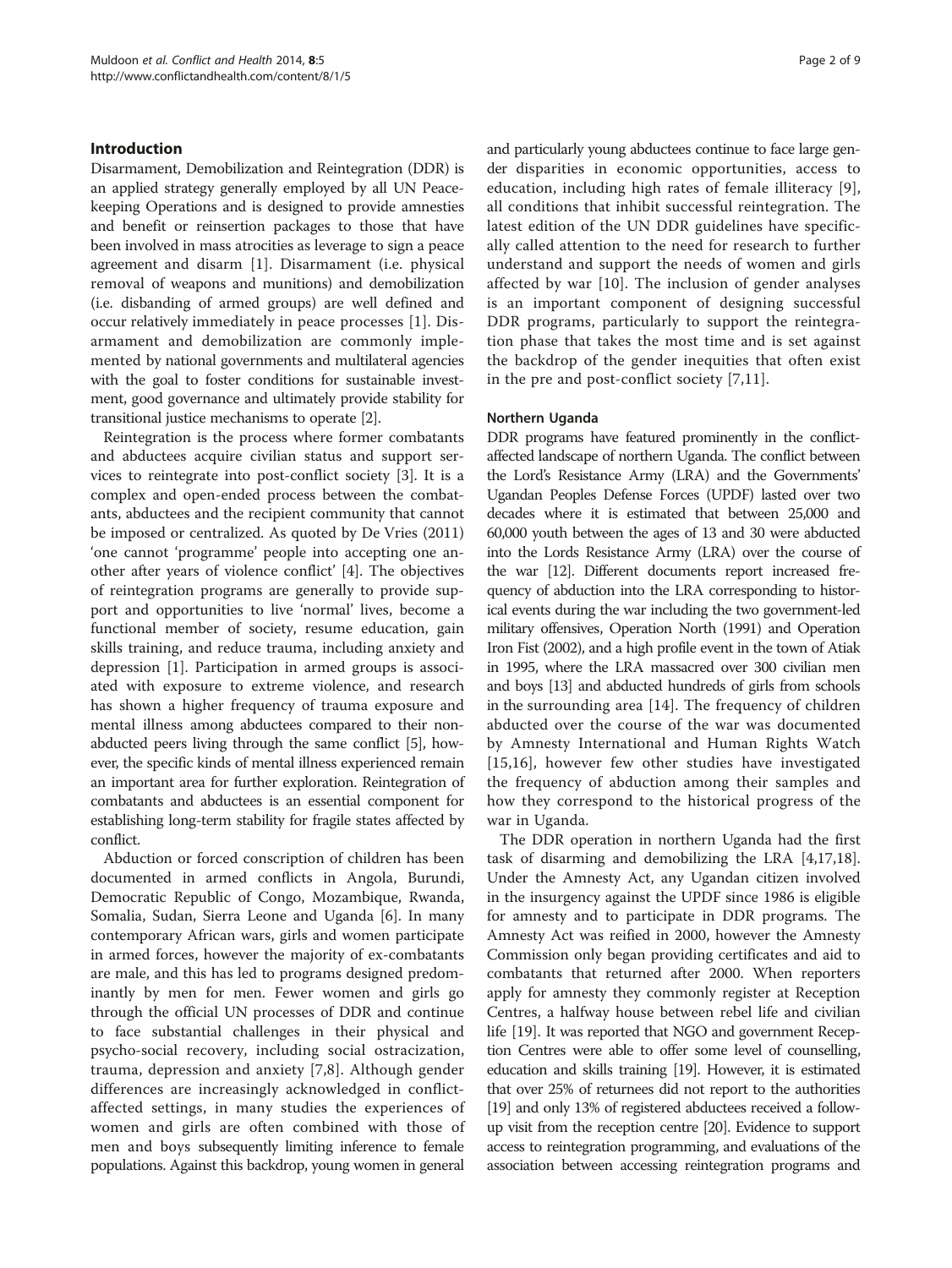health outcomes, including mental health, remain an important gap in the literature [\[11\]](#page-7-0).

To address these converging concerns, the aim of this analysis is to: 1) describe a sample of female former abductees and explore abduction-related experiences including the frequency and duration of abduction over the timeline of the war; 2) determine the proportion of female former abductees that were able to access a reintegration program compare to those who self-reintegrated; and 3) assess differences in mental health status among female former abductees who participated in a reintegration process compared to those who self-reintegrated.

# Methods

# Sample and recruitment strategy

Data for this analysis comes from a community-based cross-sectional study of HIV prevention, treatment and care among 400 young sex workers in northern Uganda (May 2011-January 2012). Study eligibility criteria included:  $\geq$  14 years and having exchanged sex for money or resources (e.g. food, cell phone air time, jewellery, shelter, childcare etc.) in the previous 30 days. This project was conducted in partnership with TASO Gulu and other community-based youth, women, sex work and health service organizations. TASO is the largest indigenous HIV service organization and at the time of this research, has no formal programming or funding for programming with sex workers. However the program has since expanded efforts in response to noted gaps to reach sex workers and other key affected populations (e. g. men who have sex with men). Extensive outreach and engagement with community, sex workers, and external stakeholders (NGOs, health services, police) were undertaken by a research team. Participants were recruited through peer/sex worker-led outreach (former/current sex workers) to bars and hotels, where sex workers work, as well as community-led outreach to former IDP camps (i.e. Pabbo, Bobi, Awach, Labongogali) together with The AIDS Support Organization (TASO) Gulu clinic. Study questionnaires collected information on demographics, sex work histories and current working environments, intimate partnerships, trauma and violence (including war related violence and abduction), sexual and reproductive health, and HIV prevention, treatment and care. Structured interview-administered questionnaires and voluntary HIV counselling and testing (HCT) were conducted by Acholi research assistants and offered in the Luo language. Consultation sessions with sex workers and service providers were conducted for input on questionnaire development, and piloting with participants. The study was explained verbally in Luo and each participant received a copy of the consent form. Participants provided written informed consent or provided a thumbprint in the case of limited literacy.

The analytical sample was restricted to 129 women who self-reported being former abductees of the LRA.

# Variables of interest Abduction related variables

Participants were asked the age and year of abduction, the length of time they remained in LRA captivity, and how they eventually departed. In the absence of a standardized measure, a literature review was conducted to identify common reintegration programs for war-affected populations. This list was also supplemented by discussions with the research study team of Acholi staff. Participants were asked if they had participated in a reintegration process or program including any of the following: traditional cleansing ceremony, receiving an amnesty certificate, registration and lodging at a reception centre, or receiving a reinsertion package. Those who reported that they had not participated in any form of reintegration were classified as abductees who self-reintegrated, the rest were classified as abductees who accessed reintegration programming. A dichotomous variable was derived to compare those who had a child with a LRA member to those who had not. All variables are self-report.

# Mental health

The mental health status of study participants was assessed using a locally-developed and validated scale called the Acholi Psychosocial Assessment Instrument (APAI) [[21](#page-8-0)]. The APAI was developed using free listing interviews with youth, local adults and key informants to identify and describe signs of mental health syndromes affecting Acholi youth. The APAI scale includes 60 locally identified signs and symptoms on a likert scale from '0' (never) to '3' (constantly), and has been validated with strong test-retest and inter-rater reliability. The APAI scale has been successfully used to evaluate the effectiveness of interventions for depression symptoms among adolescent survivors of war and displacement in northern Uganda [[22](#page-8-0)-[25](#page-8-0)]. This study uses one depression sub-scale capturing indicators for the local syndrome terms *kumu*. The anxiety subscale captures indicators of the local syndrome term *ma lwor*. The scores on the depression sub-scale range from 0–39 and include questions like, *I feel a lot of pain in my heart*, *I sit with my cheek in my palm'*. The scores on the anxiety sub-scale range from 0–36, and include questions like, *I think people* are chasing me', 'I have fast heart rate'. When the APAI scale was developed and validated by Betancourt et al. in a sample of Acholi adolescents (14–17 years), the internal consistency was strong for both the  $kumu$  ( $\alpha = 0.87$ ) and *ma lwor* ( $\alpha$  = 0.70) sub-scale. The means from each sub-scale were used to assess differences in mental health status among former abductees who participated in a reintegration process compared to those who have not.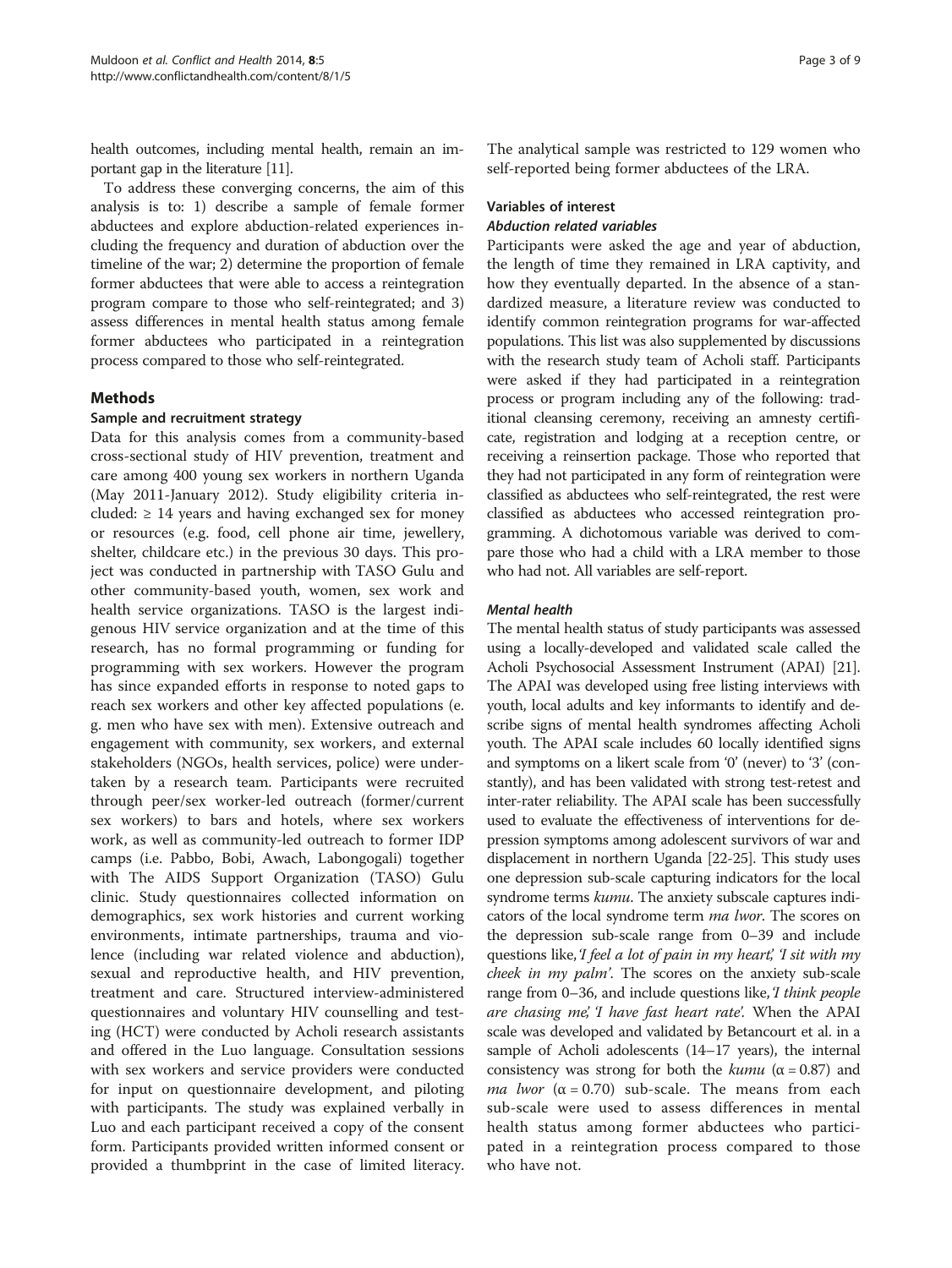Demographic variables include age, educational attainment, ethnicity, biological children, and orphan status.

# Data analysis

Statistical analyses were performed using SAS (version 9.3). Descriptive statistics (frequencies for dichotomous and categorical variables and medians and interquartile ranges (IQR) for continuous variables) were used to display the distribution of the outcome (mental health), exposure (re-integration status) and other variables. Each abductee reported the year they were abducted, and the abduction frequencies were displayed with a histogram against the historical timeline of the war to explore fluctuations of abduction frequencies against key events in the war including UPDF military operations, the Atiak massacre, the reification of the Amnesty Act, and the Cease-fire signed between the LRA and the Government.

A post-hoc analysis was conducted to test for group differences in mental health status between abductees who accessed a reintegration program versus those who self-reintegrated, a t-test was used to compare the means of the APAI depression sub-scale (kumu) and the anxiety subscale (ma lwor). The internal consistency for both sub-scales was assessed using Cronbach alpha coefficients. Less than 5% of cases  $(n = 6)$  had missing data on the APAI scale and to avoid case deletion a conservative value of zero was imputed, a technique that biases the results towards the null. A sensitivity analysis was used to assess if there were significant difference between the sample with complete cases  $(n = 123)$  compared to the sample with imputed values  $(n = 129)$ .

The study received ethical approval from the University of British Columbia Behavioural Research Ethics Board, The AIDS Support Organization (TASO) Institutional Review Board (IRB) and the protocol is registered at the Ugandan National Council for Science and Technology (UNCST).

# Results

Among the sample of 400 young women sex workers, a total of 129 (32.2%) women had been abducted by the LRA and were included in this analysis. The characteristics of abductees in this sample are presented in Table [1](#page-4-0). Of the 129 abductees, 73 (56.6%) had self-reintegrated and the rest had accessed at least one reintegration program. For the 56 participants who had accessed reintegration programming, the most commonly reported program was a traditional cleansing ceremony (67.9%), followed by receiving amnesty (37.5%), being registered and lodged at a reception centre (28.6%), and receiving a re-insertion package (12.5%). The four reintegration programs are not mutually exclusive, however only 16 of the 56 abductees accessed more than one kind of reintegration program.

The cell sizes were not large enough to discern patterns in the combinations of accessed programs.

The median age of abductees in this study was 22 years (IQR: 20–26) and participants were predominantly from the Acholi tribe (96.1%). Almost 70% had not completed primary education. The majority of the sample (85.3%) were either single or double orphans, with 83.7% having lived in an IDP camp at some point. The median age of abduction was 13 years (IQR:11–14) and when asked how they departed from the LRA, 76.6% of abductees report that they escaped, 15.6% reported that they were released, and 7.0% reported that they were rescued.

Figure [1](#page-5-0) displays the frequency of abduction over selected events that punctuate the historical timeline of the war. Participants reported being abducted as early as 1989 and as late as 2010. Almost 25% of the sample reported being abducted in 2004, between Operation Iron Fist (2002) and the 2006 Cease Fire agreement.

The Cronbach alpha revealed that the internal consistency was strong for both the kumu ( $\alpha$  = 0.76) and ma lwor ( $\alpha$  = 0.80) sub-scales of the APAI. Overall the total score on the APAI was  $20.34$  (sd = 8.96). The score for the depression sub-scale  $kumu$  was 12.84 (sd = 4.79) and anxiety sub-scale *ma lwor* was 8.76 (sd = 5.14). Table [2](#page-5-0) displays the mean scores on the APAI total and subscales. Among this sample of abductees, significant differences in mental health status were not detected between those who accessed any kind of reintegration programming compared to those who selfreintegrated. The mean scores on the APAI total, anxiety and depression sub-scales were not significantly different between those who had participated in a reintegration program versus those who self-reintegrated ( $p < 0.05$ ). Sensitivity analyses reveal that there were no significant difference between participants with missing data and the sample with imputed values.

# **Discussion**

This analysis provides descriptive information on the different kinds of reintegration programming that young female abductees accessed in the past and evaluated between group differences in current mental health. The majority of this sample was abducted at a young age (median 13 years), between the years of 1989 and 2010. Almost 25% of participants reported being abducted in 2004, in between Operation Iron Fist in 2002 and the Cease-fire in 2006. This study reveals that just over half (52.7%) of this sample of young abductees were able to access some form of reintegration program, a Figure that is consistent with estimates from other studies [\[26,27](#page-8-0)]. The most commonly reported form of reintegration programming was participating in a traditional cleansing ceremony, followed by receiving amnesty, being received at a reception centre, and receiving a re-insertion package. In a post-hoc analysis, significant differences in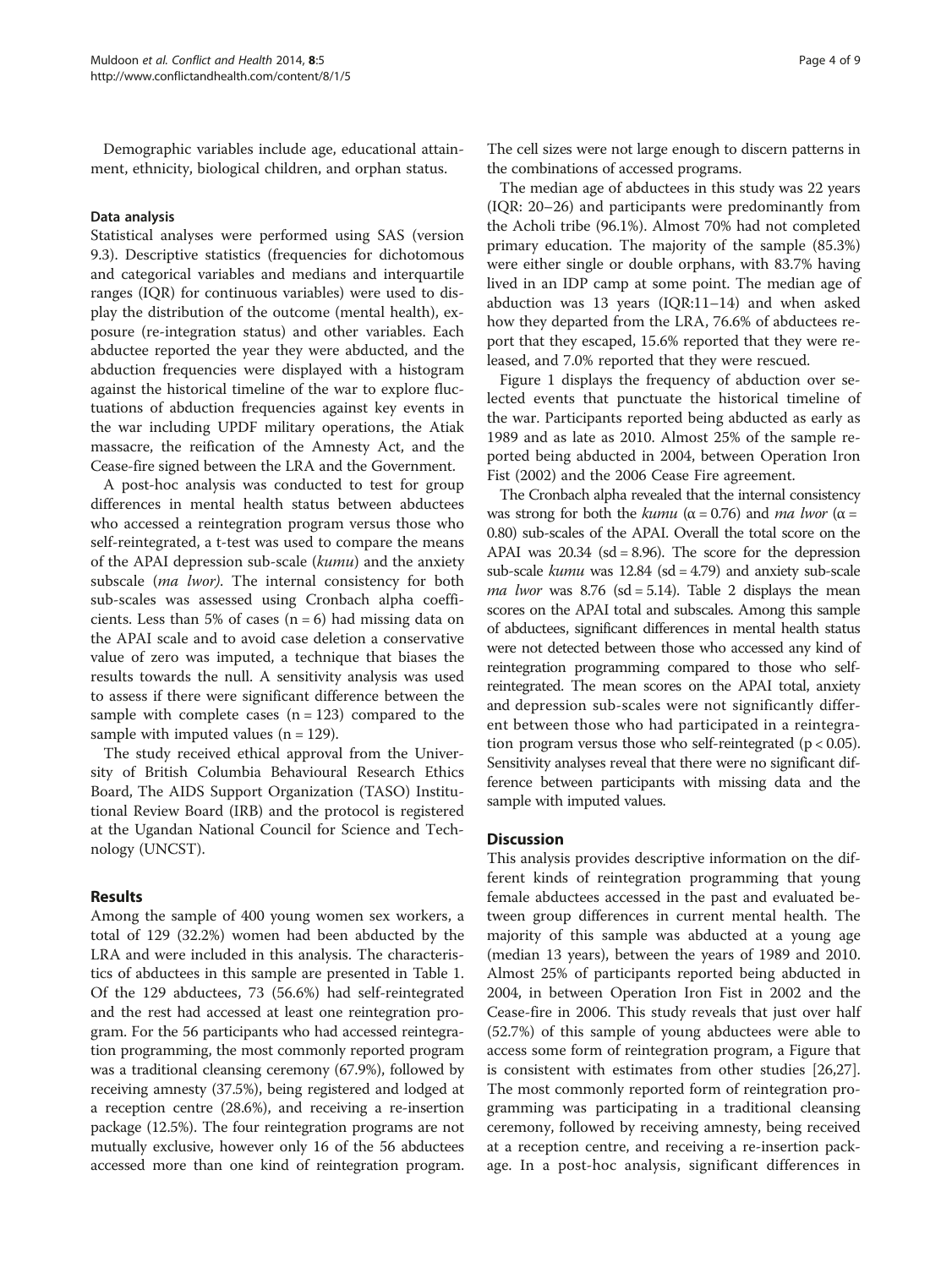#### <span id="page-4-0"></span>Table 1 Descriptive statistics of former abductees with and without reintegration programming (n = 129)<sup>1</sup>

| <b>Variables</b>                                                                                | $N(%)^2$                   | Program reintegration ( $n = 56$ ) | Self-reintegration ( $n = 73$ ) |  |
|-------------------------------------------------------------------------------------------------|----------------------------|------------------------------------|---------------------------------|--|
| Demographic variables                                                                           |                            |                                    |                                 |  |
| Age (med. IQR)                                                                                  | 22 (20-26)                 | 20.5 (19-25)                       | 23 (20-28)                      |  |
| Tribe: Acholi                                                                                   | 124 (96.12)                | 52 (92.86)                         | 72 (98.36)                      |  |
| Education: <primary< td=""><td>90 (69.77)</td><td>37 (66.07)</td><td>53 (72.60)</td></primary<> | 90 (69.77)                 | 37 (66.07)                         | 53 (72.60)                      |  |
| $\geq$ 1 Biological child                                                                       | 107 (82.95)                | 41(73.21)                          | 66 (90.41)                      |  |
| Single or Double orphan $(n = 7)$                                                               | 104 (85.25)                | 44 (86.27)                         | 60 (84.51)                      |  |
| Sex work related variables                                                                      |                            |                                    |                                 |  |
| Age at first sex work (med. IQR)<br>$(n =^2)$                                                   | 18 (15-20)                 | 17 (16-20)                         | 18 (15-20)                      |  |
| Weekly income from sex work (med.IQR) <sup>3</sup> (n =4)                                       | 40,000 UGX (20,000-60,000) | 40,000 UGX (20,000-60,000)         | 40,000 UGX (20,000-70,000)      |  |
| Living with HIV                                                                                 | 53(41.09)                  | 31(44.64)                          | 28(38.36)                       |  |
| War related variables                                                                           |                            |                                    |                                 |  |
| Ever lived in an IDP camp                                                                       | 108 (83.72)                | 46 (82.14)                         | 62 (84.93)                      |  |
| Age of Abduction (med, IQR)                                                                     | $13(11-14)$                | 13 (10-14)                         | $12(11-15)$                     |  |
| (n 8)                                                                                           |                            |                                    |                                 |  |
| Year of Abduction (med, IQR)                                                                    | 2002 (1998-2005)           | 2003 (1999-2006)                   | 2001 (1996-2004)                |  |
| Period of Abduction                                                                             |                            |                                    |                                 |  |
| Less than 3 days                                                                                | 17 (13.18)                 | 5(8.93)                            | 12 (16.44)                      |  |
| $3-14$ days                                                                                     | 25 (19.38)                 | 7(12.50)                           | 18 (24.66)                      |  |
| 14-60 days                                                                                      | 35 (27.13)                 | 18 (32.14)                         | 17 (23.29)                      |  |
| 2-l2months                                                                                      | 22(17.05)                  | 10(17.86)                          | 12(16.44)                       |  |
| $\geq$ 12 months                                                                                | 30(23.26)                  | 16(28.57)                          | 14(19.18)                       |  |
| Child with the LRA                                                                              | 18 (13.95)                 | 11(19.64)                          | 7(9.59)                         |  |
| Manner of departure from LRA                                                                    |                            |                                    |                                 |  |
| Escaped                                                                                         | 98 (76.56)                 | 45 (80.36)                         | 53 (73.61)                      |  |
| Released                                                                                        | 20 (15.63)                 | 7(12.50)                           | 13 (18.06)                      |  |
| Rescued                                                                                         | 9(7.03)                    | 4(7.14)                            | 5(6.94)                         |  |
| Reintegration program <sup>4</sup>                                                              |                            |                                    |                                 |  |
| Traditional cleansing ceremony                                                                  |                            | 38 (67.86)                         |                                 |  |
| Amnesty                                                                                         |                            | 21(37.50)                          |                                 |  |
| Reception centre                                                                                |                            | 16 (28.57)                         |                                 |  |
| Re-insertion package                                                                            |                            | 7 (12.50)                          |                                 |  |

<sup>1</sup>Variables with missing data are noted in parenthesis; <sup>2</sup>Column Percentages; <sup>3</sup>40,000 UGX is approximately 15USD; <sup>4</sup>Categories not mutually exclusive.

mental health status were not detected between those who had accessed at least one kind of reintegration program compared to those who self-reintegrated. These results, and the cross-sectional design of this study, are not able to infer that reintegration programming causally affects mental health. However, a contribution that this analysis is able to offer is an exploratory investigation into between group comparisons. In contrast to many studies in the literature that have focused on abductees already registered at receptions centres [\[27,28](#page-8-0)], this study utilized the opportunity to compare abductees who accessed reintegration services compared to those who self-reintegrated, but did not find significant differences.

Additionally, this study presents information on young female abductees who are less represented in the literature.

Within this sample, a large proportion (56.6%) of abductees self-reintegrated, highlighting the dual challenge of providing wide-reaching reintegration services, and individual-level challenges associated with being able to access the services that were provided and overcome the gendered barriers that make it difficult for women and girls to access DDR programming. One consideration for the gaps in access to reintegration services could be explained by the variation in frequencies of abduction and return over the course of the war. This has been linked to the quantity and quality of services, and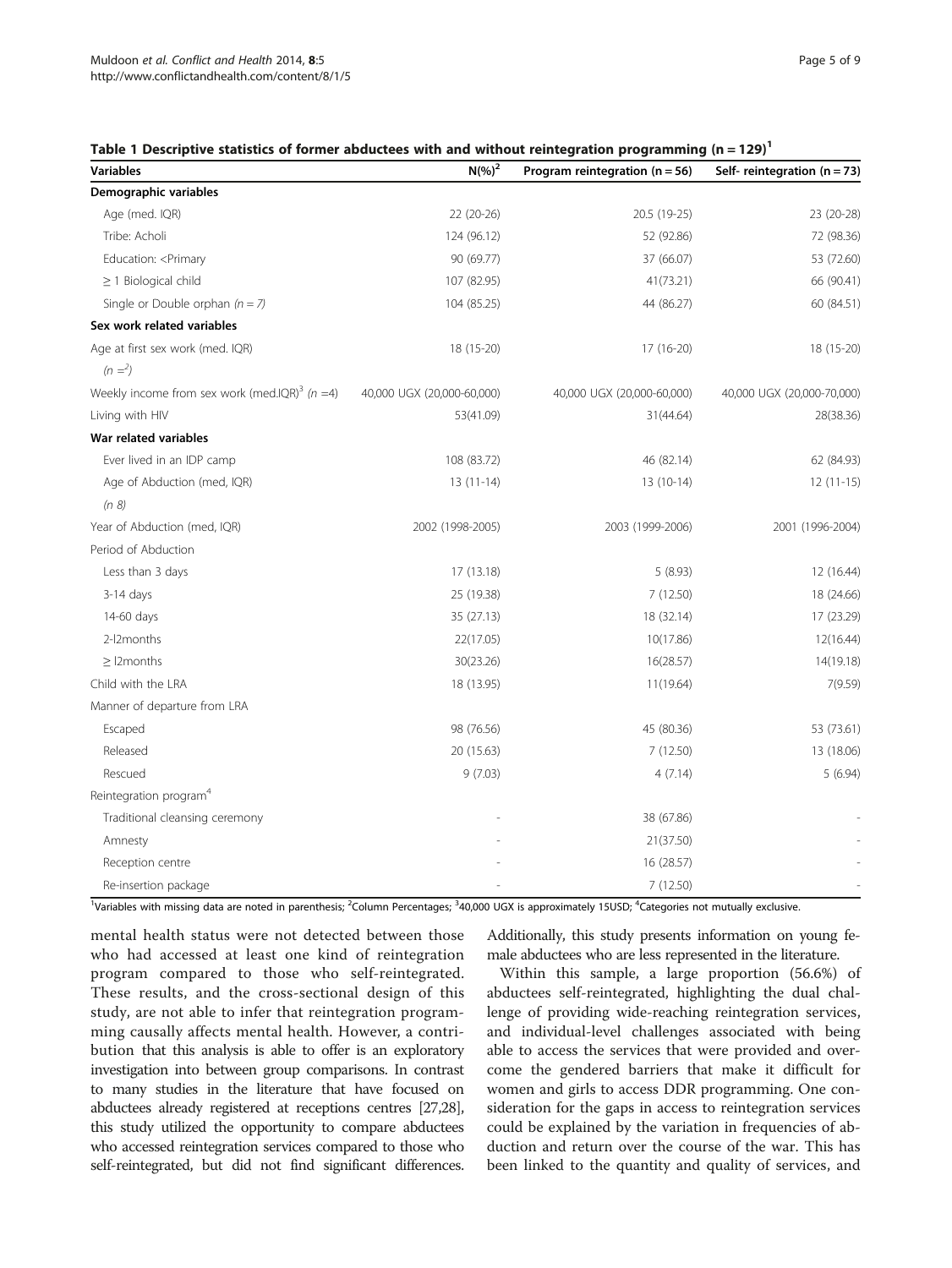<span id="page-5-0"></span>

influenced the number of 'reporters' reaching Reception Centres at different points during the war [[27\]](#page-8-0). For example, as a response to the government led military offensives, Operation North in 1991 and Operation Iron Fist in 2002, the LRA was reported to have increased its frequency of abduction, which is also reflected among this sample of abductees (Figure 1). Important events in the abduction history in northern Uganda were the LRA-led massacre in the village of Atiak where over 300 civilians were murdered for suspected collaboration with the government, and an attack on the Atiak Girls School in 1996 where approximately 60 young women were abducted, a gender specific increase in the frequency of abduction [\[13\]](#page-8-0). The current analysis supports this reference as illustrated in Figure 1, where the abductions begin to rise in 1991 and reach their peak just after the cease-fire was signed in 2006. It is reported that peak periods of fighting between the UPDF and the LRA have also been hypothesized to have increased the number of abductees that were able to use the opportunity to escape, thereby creating an influx of returnees at Reception Centres [\[19,29,30\]](#page-8-0). Historically, after 2004, the number of returnees decreased and the immediate needs required for disarmament and demobilization began to shift to the long-term needs required for reintegration [[19,29,31](#page-8-0)]. It is very likely that the reintegration experiences among

abductees vary depending on the year that they escaped. It is possible that the abductees who escaped before 2002 would have reintegrated during the immediate emergency phase, while those that returned in 2004 and after would have accessed more long-term programming. Within our sample, the average year of abduction among those who accessed reintegration programming was 2003, and those who did not access reintegration programming was 2001. We are not able to examine the association between the number of abductees returning from the LRA and reintegration services among this sample because we only captured the date they were abducted and the length of time they remained in captivity, and not the date they accessed a reintegration program.

Within the sample, over two-thirds of the abductees who accessed a reintegration program, accessed a traditional cleansing ceremony (67.86%). Following a war, affected communities play key roles in cultural and social reconstruction [[7](#page-7-0)], and the high number of abductees able to access a traditional cleansing ceremonies is encouraging. The Survey for War Affected Youth (SWAY) found that only 22% of females had accessed a traditional cleansing ceremony [[26\]](#page-8-0), however the SWAY study was conducted in 2005 and it is possible that the current findings reflect the temporal trends in DDR

Table 2 APAI descriptive statistics and between group test of means

|                   | Total        |         | Program reintegration |         | Self-reintegration |         | T-test  |
|-------------------|--------------|---------|-----------------------|---------|--------------------|---------|---------|
|                   | Mean (sd)    | Min/Max | Mean (sd)             | Min/Max | Mean (sd)          | Min/Max | p-value |
| <b>APAI Total</b> | 20.34 (8.96) | 3/40    | 20.67 (9.36)          | 4/40    | 20.09 (8.69)       | 3/37    | 0.562   |
| Depression - Kumu | 12.84 (4.79) | 3/27    | 13.18 (5.04)          | 4/27    | 12.58 (4.60)       | 3/24    | 0.484   |
| Anxiety - Ma Lwor | 8.76(5.14)   | 0/19    | 8.75(5.47)            | 0/19    | 8.76 (4.91)        | 0/19    | 0.990   |

N.B. Higher scores denote greater burden of mental illness.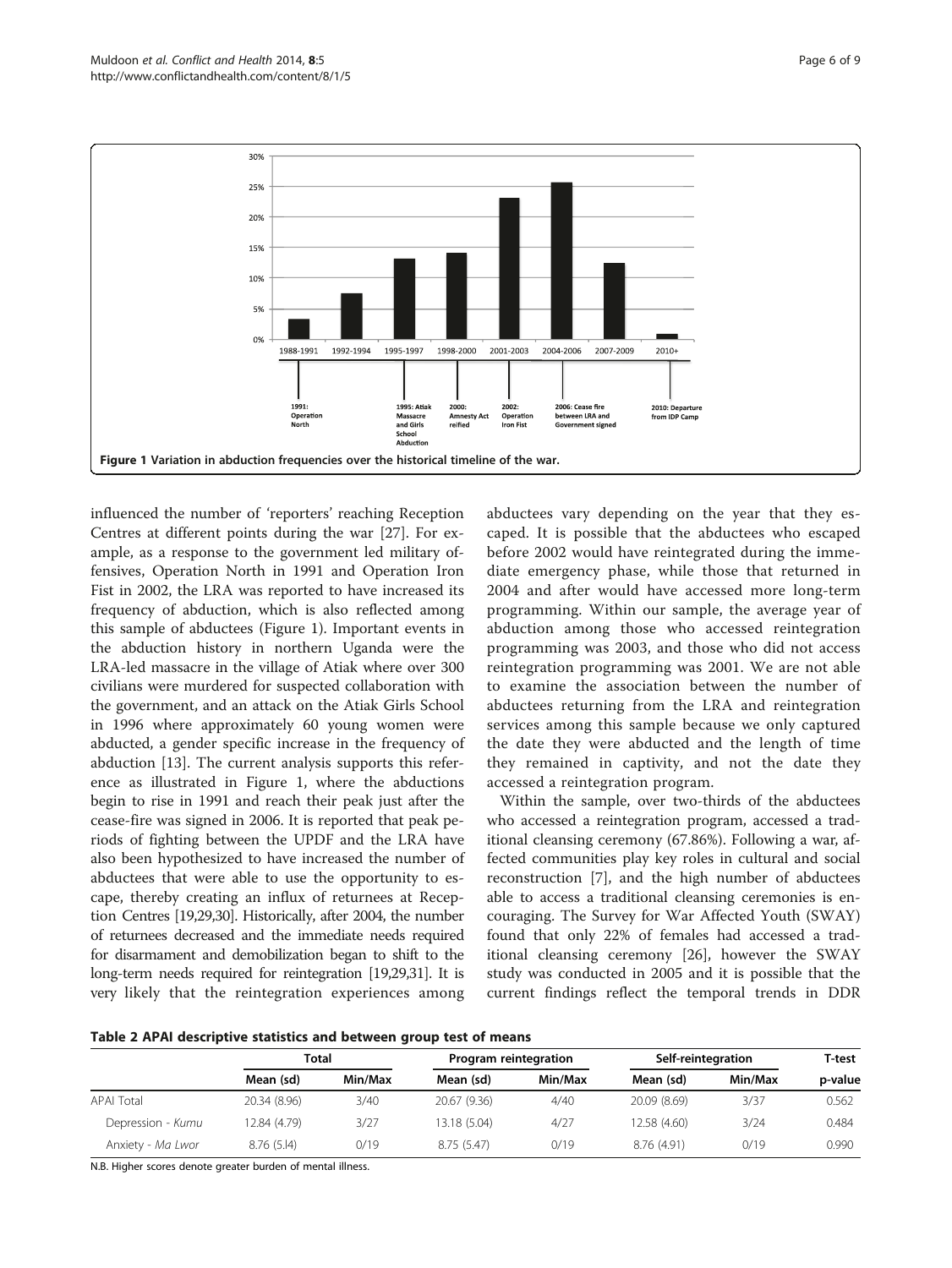programming over the evolution of the conflict beyond 2005 and perhaps increased effort to include women and girls in DDR programming. An important barrier for traditional ceremonies are the associated costs, particularly for orphans who lack basic resources [[19](#page-8-0),[32](#page-8-0)]. It is encouraging to see that, despite the large proportion of female single or double orphans (>85%) in this study, many still had access to traditional ceremonies. This is also demonstrative of the efforts that the local community invested in reintegration and reconciliation processes to establish relative peace.

The post-hoc analysis in this study used the APAI scale to measure differences in mental health status between female abductees who accessed a reintegration program compared to those who self-reintegrated. When the APAI scale was developed and validated in the original article by Betancourt et al. [[21](#page-8-0)], the mean score for adolescents (14–17 years) sampled from IDP camps identified with depression through the *kumu* sub-scale was  $16.52$  (sd = 7.15) and  $10.35$  (sd = 5.61) for the ma lwor sub-scale. Within this sample of sex workers who reported being abducted by the LRA, the mean score for the *kumu* sub-scale was  $12.84$  (sd = 4.79) and  $8.76$  (sd = 5.14) for the ma lwor sub-scale. This current sample of female abductees has lower scores for both the kumu and *ma lwor* sub-scales compared to the sample of youth from IDP camps used during the original validation of the scale. Potential reasons for the lower relative levels of mental illness among this current sample of female abductees could be their older age (mean age 22 years) or the fact that the IDP camps were already disbanded by the time this current study was conducted.

The mental health of abductees is an important topic in conflict-affected populations. A study by McMullen et al., documented higher levels of anxiety and depression among female participants compared to males, and abductees compared to non-abductees [[33\]](#page-8-0). In a study by Pham et al. [[5\]](#page-7-0), it was found that 67% of abductees met the criteria for post-traumatic stress disorder (PTSD), and female abductees had higher odds of PTSD (AOR: 8.84, 95% CI:6.07-12.88) and depression (AOR:2.11, 95% CI:1.22-3.63). They also found that going through a reception centre was not significantly associated with PTSD or depression [\[5\]](#page-7-0), a finding that also mirrors the null results found in this analysis.

One of the goals of DDR programming is to improve psychosocial wellness [[3\]](#page-7-0), however this analysis did not find significant differences between these two groups. A good deal of humanitarian aid is invested in reintegration programs with the intention that access to specialized supportive services can improve both short and long-term well-being of abductees and combatants. While this null finding is discouraging, there are several factors that could be contributing to the null finding. For

example, high levels of family and community acceptance are linked to lower levels of emotional distress and psychosocial adjustment [[34-36\]](#page-8-0). It is possible that a supportive environment could offset the demand for official reintegration programming. From a temporal standpoint, mental health status was evaluated many years after abduction, and is likely confounded by the long-term challenges associated with reintegration including family reunification, mobilizing and enabling care services, schooling and vocational training [\[37-40](#page-8-0)] that extend beyond exposure of access to the four types of reintegration programming examined in this analysis. Additionally, this is a sample of abductees identified through a study on young women involved in sex work. It possible that the current health and social disparities experienced by young sex workers in north Uganda, including high levels of violence, stigma and discrimination and heavy HIV burden, might overshadow the differences that could arise between reintegration programming versus self-reintegration. The findings from this study are insufficient to make claims about the effect of reintegration programs, however they do begin to describe access to programming and offer a preliminary investigation into current mental health status.

The results from this study can lend support to the on-going development of DDR policy and programming in fragile states. The United Nations Department of Peacekeeping Operations has specifically identified the gender gap in evidence to inform programming for women and girls involved in forced conscription. This study found that approximately 45% of female abductees in this sample were able to access a reintegration program including formal processes such as Amnesty International and also Traditional Cleansing Ceremonies. Young women were abducted in their early teens and stayed on average for 12 months in captivity. These findings do support the need to develop programs that are sensitive to both age and gender for women and girls returning from LRA captivity.

# Limitations

This study has several limitations that should be taken into consideration when interpreting these findings. The first relates to sampling issues. Sample selection into the larger study is based on youth and young women engaged in sex work in the last 30 days, and then the analytic sample was then restricted to 129 abductees. Therefore, these findings may not be generalizable to all abductees. However, there is no reason to assume that sex work engagement would differentially impact the two groups of abductees: those who did and did not access reintegration. Additionally, when comparing those who accessed reintegration programs, it is possible that young women can "self-select" into these categories, in that those with intact social support systems and a welcoming family/community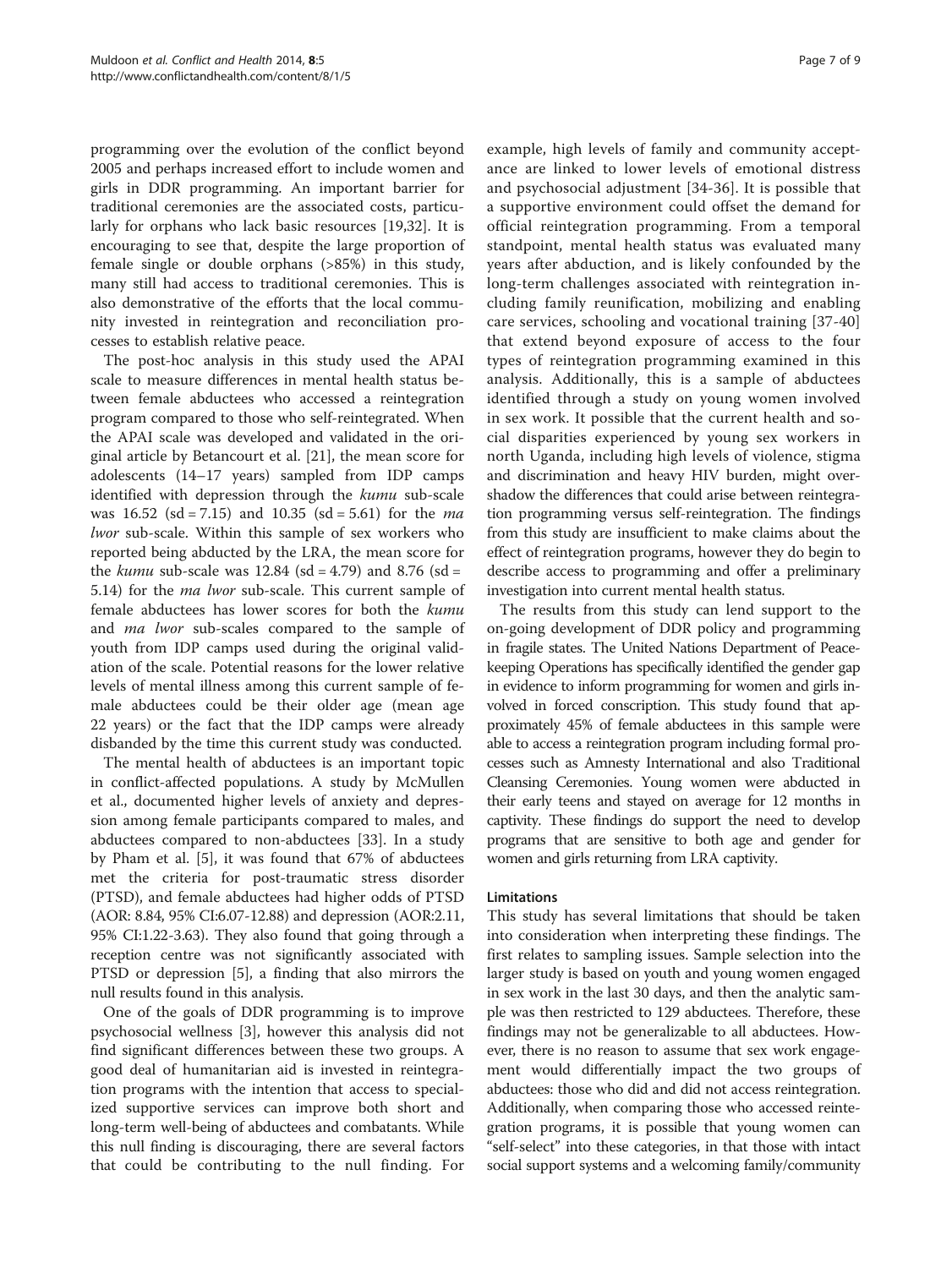<span id="page-7-0"></span>may be more able to escape and self-reintegrate, whereas those far from home, with limited family and community support and connections may need to be served by an interim care center in order to find a safe and sustainable placement post-conflict. In this manner, any post hoc comparisons need to better account for these dynamics that may shape self-reintegration vs. supported reintegration.

A second limitation with this analysis is the heterogeneity of the composite reintegration variable. The four different kinds of reintegration programs included in this analysis vary in nature and length. They range from community-based traditional cleansing ceremonies to official amnesty processes. Additionally, each participant self-reported their engagement in each type of reintegration program and this questionnaire did not collect details on their experiences with each program. We did create 3-level variables for each kind of reintegration program (e.g. traditional cleansing ceremony, other reintegration program, no reintegration program) and ran an one-way ANOVAs but found no variance in the APAI score with the alternative categorizations, justifying the decision to collapse all four programs into one variable.

Finally, the association between accessing reintegration programming and mental health is measured crosssectionally, we do not know the mental health status of abductees prior to their abduction or after their abduction, and can only infer the relationship between reintegration and mental health and not assume causality. It is therefore possible that those women who went through reintegration programming did see some measure of improvement in their mental health as compared to those who self-reintegrated, however we are unable to make this assessment with this sample.

# Conclusions

This analysis of the experiences of young female abductees highlights the barriers to accessing reintegration processes. The young women in this study were abducted into the LRA at a young age, spent an average of one year in captivity, and only half were able to access a reintegration process upon return. This finding highlights the need to mainstream DDR services into the longer-term reconstruction to improve the goals of DDR programming that include opportunities to live 'normal' lives, become a functional member of society, resume education, gain skills training, and reduce trauma including anxiety and depression. When young abductees who accessed a reintegration program were compared to those who did not, there was not a significant difference in mental health status. This study begins to elucidate the complex relationships between exiting bush life and reintegration into 'normal' society in northern Uganda, and suggests that carefully planned programming, evaluation, and research will benefit our understanding of the legacy of abduction.

#### Competing interests

The authors declare that they have no competing interests.

#### Authors' contributions

KAM, GM, MA, MA, KS were involved in data collection and field supervision. KAM and ZP designed the research and wrote the first draft. KAM and PN analyzed the data. TSB, EKB, KS supervised the analysis, interpretation of the data and substantially contributed to the manuscript. KS is the principal investigator and has primary responsibility for the final content. All authors read and approved the final manuscript.

#### Acknowledgements

The authors wish to thank The AIDS Support Organization (TASO), TASO-Gulu research committee, the project staff, and the participants who gave their time to be in this study. This research was partially supported through a CIHR Team Grant in Gender, Violence and Health. KAM is funded by a doctoral fellowship through the Canadian Association for HIV/AIDS Research and is a Liu Scholar at the Liu Institute for Global Studies, University of British Columbia. KS is supported by the National Institute of Health, the Canadian Institute of Health Research, and Michael Smith Foundation for Health Research.

#### Author details

<sup>1</sup> British Columbia Centre for Excellence in HIV/AIDS, St. Paul's Hospital 608-1081 Burrard Street, Vancouver, BC V6Z 1Y6, Canada. <sup>2</sup>School of Population and Public Health, University of British Columbia, 2206 East Mall, Vancouver, BC V6T 1Z3, Canada. <sup>3</sup>Liu Institute for Global Issues, University of British Columbia, 6576 NW Marine Dr, Vancouver, Canada. <sup>4</sup>The AIDS Support Organization, Gulu, Uganda Mulago Hospital Complex, PO Box 10443, Kampala, Uganda. <sup>5</sup>Department of Global Health and Population, Harvard School of Public Health, 677 Huntington, Ave, Boston, MA 02115, USA. <sup>6</sup>Simon Fraser University, Burnaby, British Columbia, 8888 University Drive, Burnaby, BC V5A 1S6, Canada. <sup>7</sup> Department of Medicine, University of British Columbia, St. Paul's Hospital, 608-1081 Burrard Street, Vancouver, BC V6Z 1Y6, Canada.

#### Received: 28 October 2013 Accepted: 25 April 2014 Published: 7 May 2014

#### References

- UN Disarmament Demobilization and Reintegration. [[www.unddr.org](http://www.unddr.org)].
- 2. Muggah R: No magic bullet: a critical perspective on disarmament. demobilization and reintegration (DDR) and weapons reduction in post-conflict contexts. Round Table 2005, 94:239–252.
- 3. Inter-Agency Working Group on DDR: Integrated Disarmament Demobilization and Reintegration Standards. New York City: United Nations; 2006.
- 4. De Vries H, Wiegink N: Breaking up and going home? Contesting two assumptions in the demobilization and reintegration of former combatants. Int Peacekeep 2011, 18:38–51.
- 5. Pham PN, Vinck P, Stover E: Returning home: forced conscription, reintegration, and mental health status of former abductees of the Lord's resistance army in northern Uganda. BMC Psychiatry 2009, 14:1-14.
- 6. Silberman L: Hague child abduction convention turns twenty: gender politics and other issues, The New York Univ. J Int Law Polit 2000, 33:221-225.
- 7. Mckay S: Reconstructing fragile lives: girls' social reintegration in northern uganda and sierra leone. Gend Dev 2004, 12:19–30.
- 8. Betancourt TS, Borisova I, de la Soudiere M, Williamson J: Sierre Leone's child soldiers: war exposure and mental health problemsby gender. J Adolesc Heal 2011, 49:21–28.
- 9. United Nations: In-depth study on all forms of violence against women, Volume 41974. New York City: United Nations; 2006:1–139.
- 10. United Nations Department of Peacekeeping Operations: Second generation disarmament, demobilization and reintegration (ddr) practices in peace operations. New York: United Nations; 2010:1–74.
- 11. Betancourt TS, Borisova I, Williams TP, Meyers-Ohki SE, Rubin-Smith JE, Annan J, Kohrt B: Research Review: Psychosocial adjustment and mental health in former child soldiers - a systematic review of the literature and recommendations for future research. J Child Psychol Psychiatry 2012, 54:17–36.
- 12. Blattman C: The Survey of War Affected Youth: Research & Program for youth in armed conflict in Uganda. New York City; 2006:1–9.